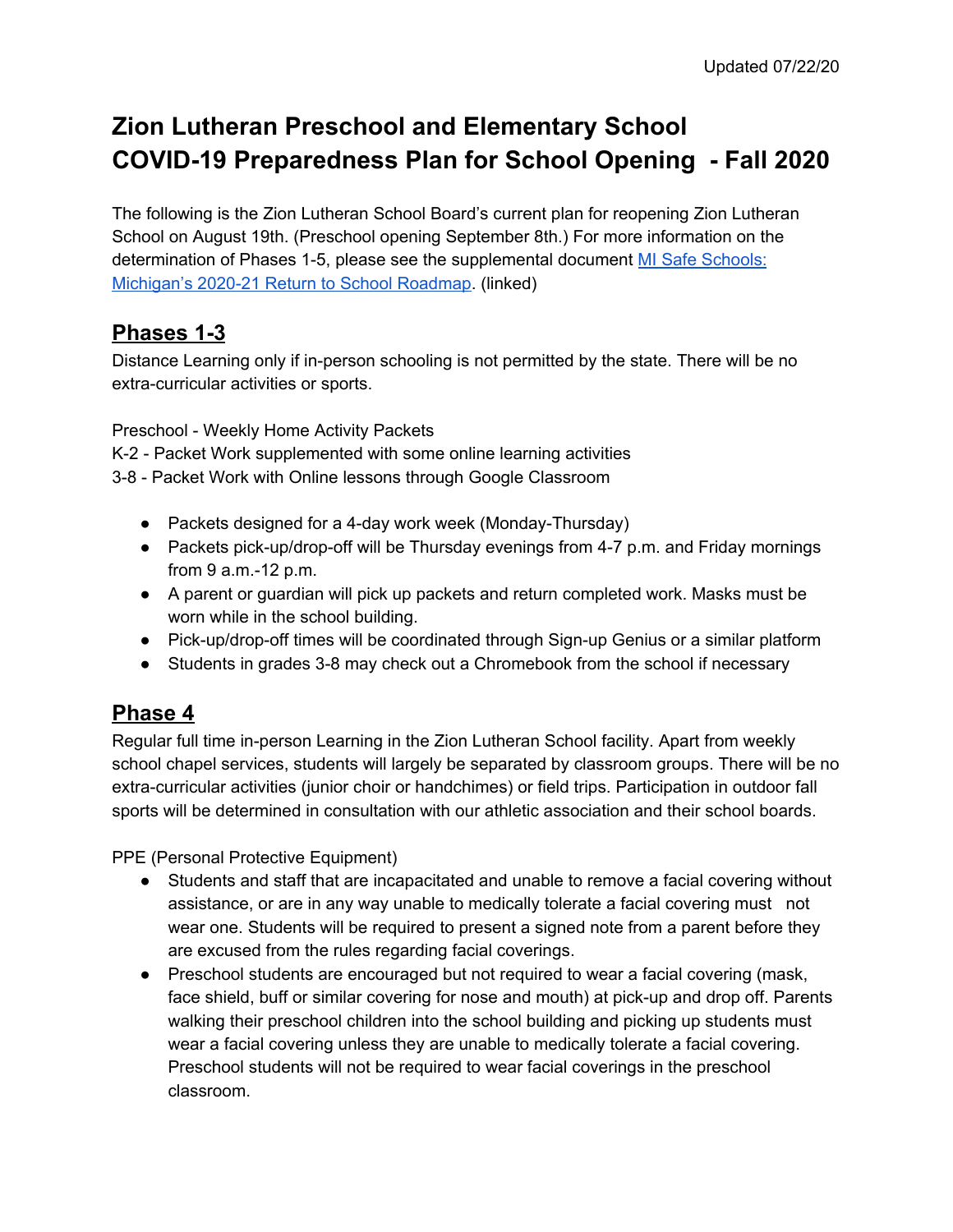- All Staff, K-8 students, and any visitors to the building must wear a facial covering in the public spaces of the school, including hallways, church sanctuary, bathrooms, and the gymnasium (unless it is during recess or PE). Facial coverings will not be required when eating lunch, during recess or PE classes, or when outside. Students should bring their own facial coverings. Coverings should be washed or if disposable, replaced, daily. If a student comes to school without a facial covering, one will be provided for the day.
- Students in grades K-5 will not be required to wear facial coverings in the classroom, but will be permitted to do so.
- Students in grades 6-8 as well as school staff will be required to wear a facial covering in the classroom unless they are unable to medically tolerate one. In the classroom, personal face shields will be available to staff and 6-8 students as an option to cloth masks.

Hand Washing/Sanitizing

- HandWashing and hand Sanitizing Techniques, as well as proper Cough and SneezeTechniques (into the elbow) will be reviewed with the students on a regular basis.
- Hand sanitizing stations will be placed throughout the building and at the doorway of each classroom.
- Hand soap and sanitizer stations will be checked and refilled daily.
- There will be regularly scheduled handwashing/sanitizing for students throughout the school day.

School Supplies / Sharing

- There will be no sharing of school supplies (pencils, pens, erasers, rulers, etc.) Students must bring their own supplies or get them from the teacher.
- Every student must bring a backpack to transport supplies and books to and from school. Students must only use their own desks and lockers designated by their teacher.
- There will be no sharing of food at lunchtime.
- There will be limited sharing of manipulatives and athletic equipment. Shared items used by the students will be regularly disinfected.

Spacing, Movement and Access

- Preschool and Kindergarten students will access the building at the Southwest school entrance (near the preschool playground). If it is raining or there is other inclement weather, PreK-K students will enter at the church (circle drive) entrance.
- Students in grades 1-8 will enter the school building at the South School Entrance (playground parking lot). This entrance should also be used for families with both PreK-K and Grade 1-8 students
- Parents should avoid coming into the school building unless it is necessary.
- Throughout the day, social distancing of 4-6 feet will be encouraged and directed by the teachers.
- As much as possible, hallway traffic flow will be directed to the right, just like road traffic.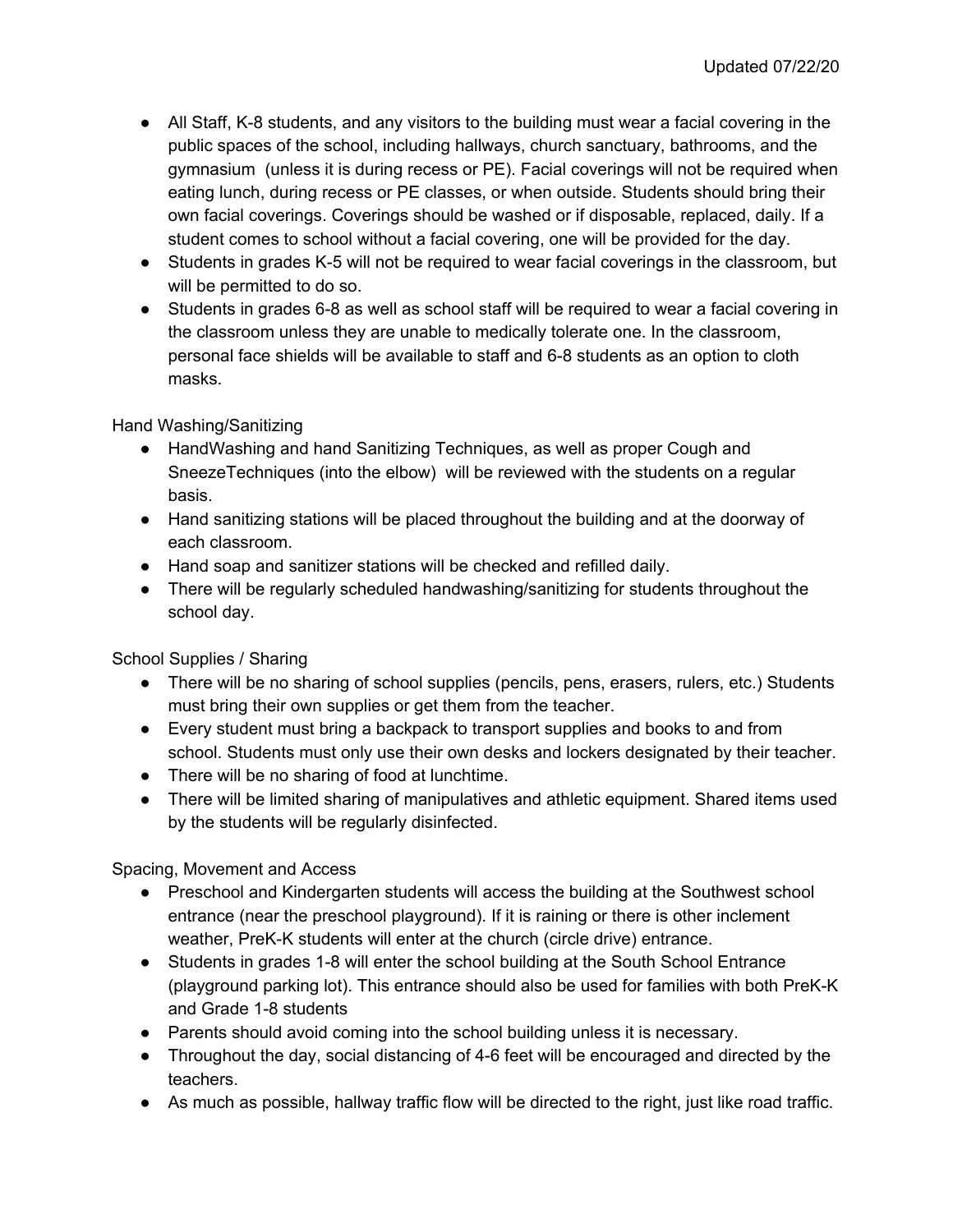- In the classroom, tabled students (grades K-2) will be limited to three per table and not exchange places. Grades 3-8 desks will be spaced out as far as possible (4-6 feet between heads)
- For departmentalized classes, students will stay in their classrooms, and teachers will rotate.
- Teachers will walk their classes to the school entrance at the end of the day. Classrooms will have a staggered dismissal to avoid congestion at the entrance.
- Chapel buddy programs, school house teams, and all school activities will not take place during phase 4. If we do conduct hot lunches, they will be served to classes separately or in their classrooms. Recesses will be staggered by classroom.
- Rather than serve six days of school cleaning, families will be charged the cleaning fee of \$180 for the year to minimize the number of persons in the building. The school will use the funds to hire out the cleaning to a service.

#### Illness / Temperature Testing

- No one should enter the building if they are displaying signs of illness or feeling sick.
- Parents will be asked to verify a "typical" temperature for their child before the school year starts, as some children's normal temperature can vary. All parents should do a daily temperature check of their child before leaving for school. If their student has a temperature of 100.4 or greater, they should not come to school.
- Students who have not had a home temperature check will be scanned on entry to the building. If the scan is 100.4 degrees or higher, they will be sent to a second station to receive another scan with a different thermometer. Any student or visitor with an indicated fever or showing other signs or symptoms of illness will not be permitted into class.
- Anyone entering the building will be subject to a random temperature check.
- All staff will have a documented temperature and personal health assessment check daily.
- TESTING POSITIVE FOR COVID-19: Any student that has had a positive COVID-19 test, or lives in a household with an individual who has tested positive, must quarantine for 14 days and then may return to school only if they have had a negative COVID-19 test from a doctor. The classroom teacher will work with the family to provide distance learning as effectively as possible during this time.

If a student tests positive for COVID-19, the school facility will be shut down for 48 hours to sanitize the school building while potentially affected areas are disinfected.

If a teacher tests positive for COVID-19, the entire school will move to distance learning for the course of the quarantine. Classes will resume after a 14 day period and negative COVID-19 test for that teacher.

Families will be notified of the presence of any clinically diagnosed cases of COVID-19 in the school. Names of affected individuals will not be shared. Special effort will be made to contact those who have been in close contact with the affected individuals so that those who have developed symptoms may be kept at home.